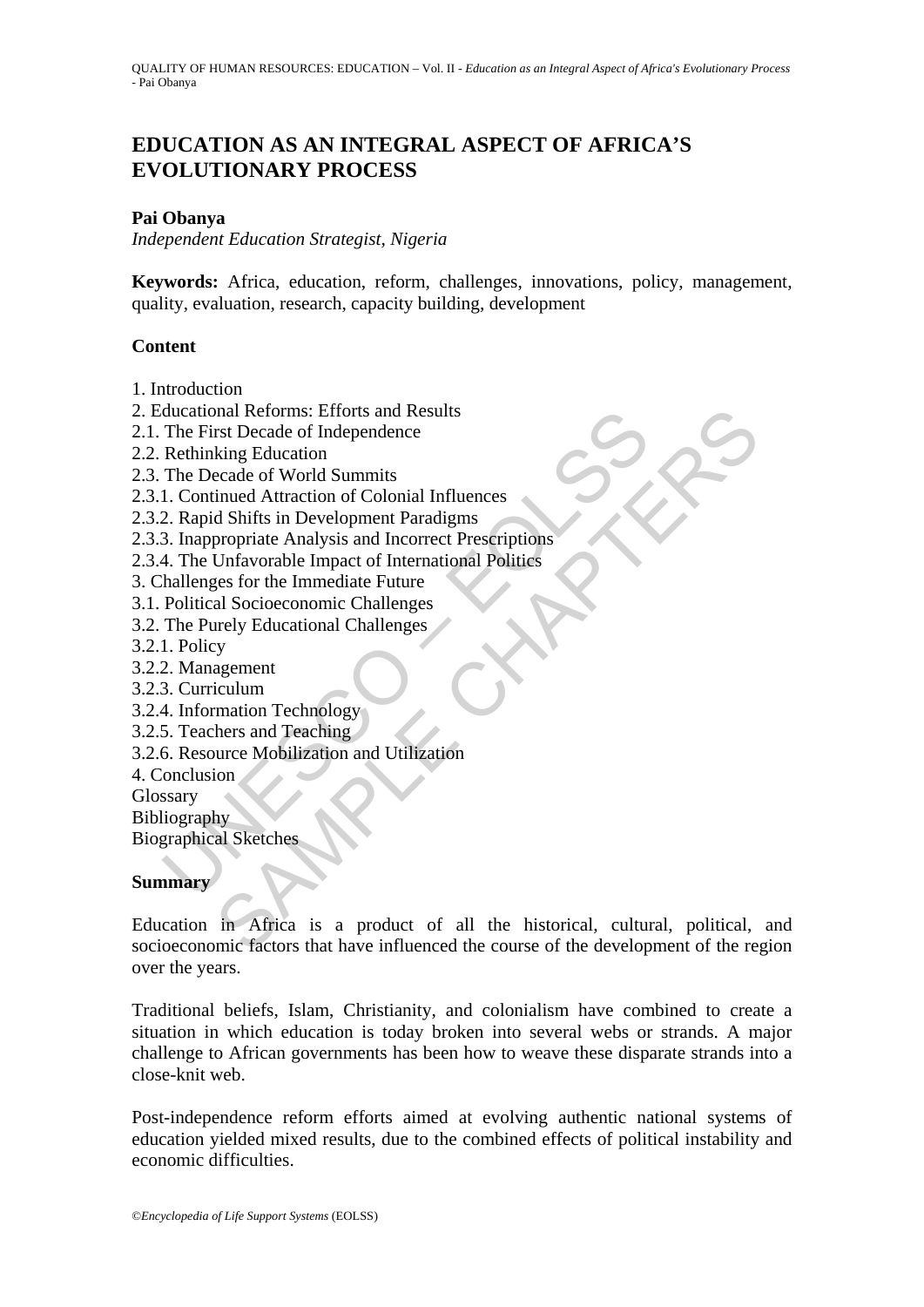External assistance and the world summits on educational and social issues of the 1990s have also not yielded the expected results, mainly because of inappropriate analytical tools, the prevalence of imported and ever-shifting development paradigms, the strong persistence of the relics of colonial practices, and the unfavorable impact of international politics.

Africa has to address a number of political and socioeconomic challenges that affect education, such as democracy, nation building, and the cultural dimensions of development. This is one way of creating an enabling environment for the development of education.

A point that must, however, be stressed is that education still has a strong presence in Africa, and whatever problems it may be facing should be seen as an essential part of the region's evolutionary process.

#### **1. Introduction**

This article is concerned with education in its broadest sense. As generally recognized by educationists, and as aptly illustrated in the work of UNESCO, the concept is not simply schooling, not simply formal education, but a process of continuous development of the human potential for personal and societal good, a process that fully articulates the formal, non-formal, and informal structures and approaches to educating.



(Source: UNESCO, World Education Report: 1995 (Paris: UNESCO, 1995))

Figure 1. Education in its broadest sense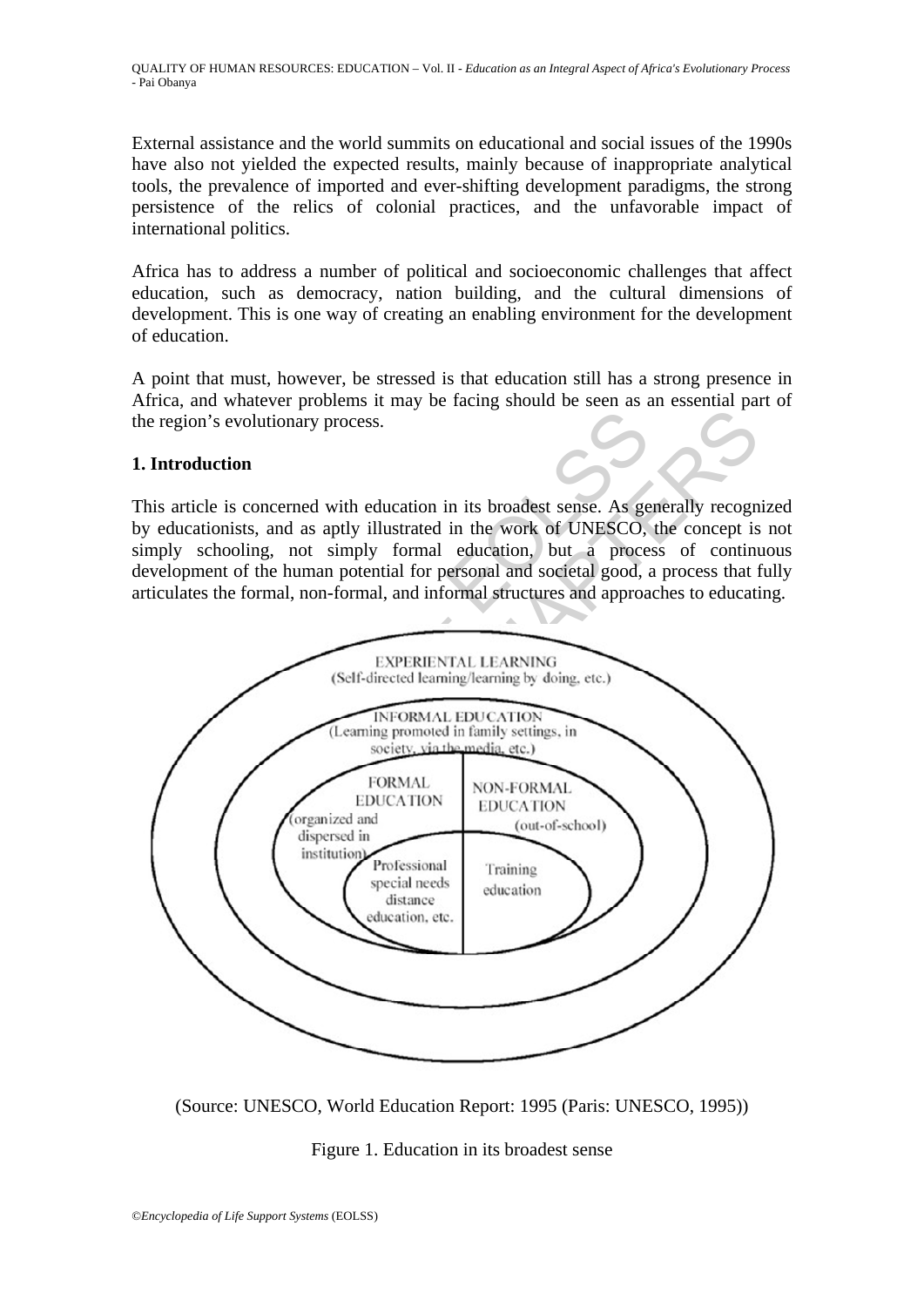Education in Africa has been described as a web, with a variety of strands. Prominent among these strands are the following:

- traditional practices, which pre-dated colonization, which are still widely practiced, and which have been responding to the various factors which have shaped African societies in the past 200 years;
- Islamic beliefs and practices, which have had varying degrees of influence and impact in different parts of the region;
- Christianity, the channel by which "modern" forms of education came into Africa;
- Africa's colonial experience, the impact of which has also varied from place to place, depending on such factors as the style and length of colonial rule.

A major challenge to education in Africa these days is to weave these various strands (and the sub-strands that go with each of them) into a consistent fabric, to make a beautiful web. This article will highlight the efforts so far made in Africa to produce this fine fabric (or beautiful web), and suggest what can still be done to reinforce the continued search for a workable education system for African nations.

### **2. Educational Reforms: Efforts and Results**

Africa's educational development efforts since the 1960s can be captured in one magic word: reforms. The concept itself has been interpreted in a variety of ways, as seen in the approaches adopted for the pursuit of this goal in various African countries.

may channels to contain in Artica insects days is to weave the distantion in Artica in the sub-strands that go with each of them) into a consistent utiful web. This article will highlight the efforts so far made in African analizing to equation in Artica lines take tays is to weave these valous stits.<br>the-strands that go with each of them) into a consistent fabric, to male<br>be. This article will highlight the efforts so far made in Africa to These approaches range from the very radical to the very ad hoc, but they have all aimed at the single goal of evolving genuine national systems of education capable of serving the development imperatives of the newly independent nations of Africa. It will be shown what led to various countries adopting different approaches to attain this common goal.

Another feature of educational reform efforts in Africa is their evolutionary nature. Thus, approaches have tended to be influenced by changing times. As will be shown, Africa's gradual integration into the global community has meant a series of new and unexpected challenges, and the education sector has been "manipulated" in nearly all cases to meet these challenges.

## **2.1. The First Decade of Independence**

In the early years of political independence, two major challenges were posed to education: rapid "production" of qualified labor to occupy new posts opening up in the public services, and the decolonization of curricula. Expatriate civil servants were being replaced, and the establishment of new nation states involved an expanded bureaucracy, which needed school-educated people to run its different services. At the same time, those who fought for political independence wanted school curricula to reflect genuine national aspirations.

This period (roughly 1960–1975) coincided with the time of the first incursion of econocentric ideas into educational thinking. Five-year development plans (reminiscent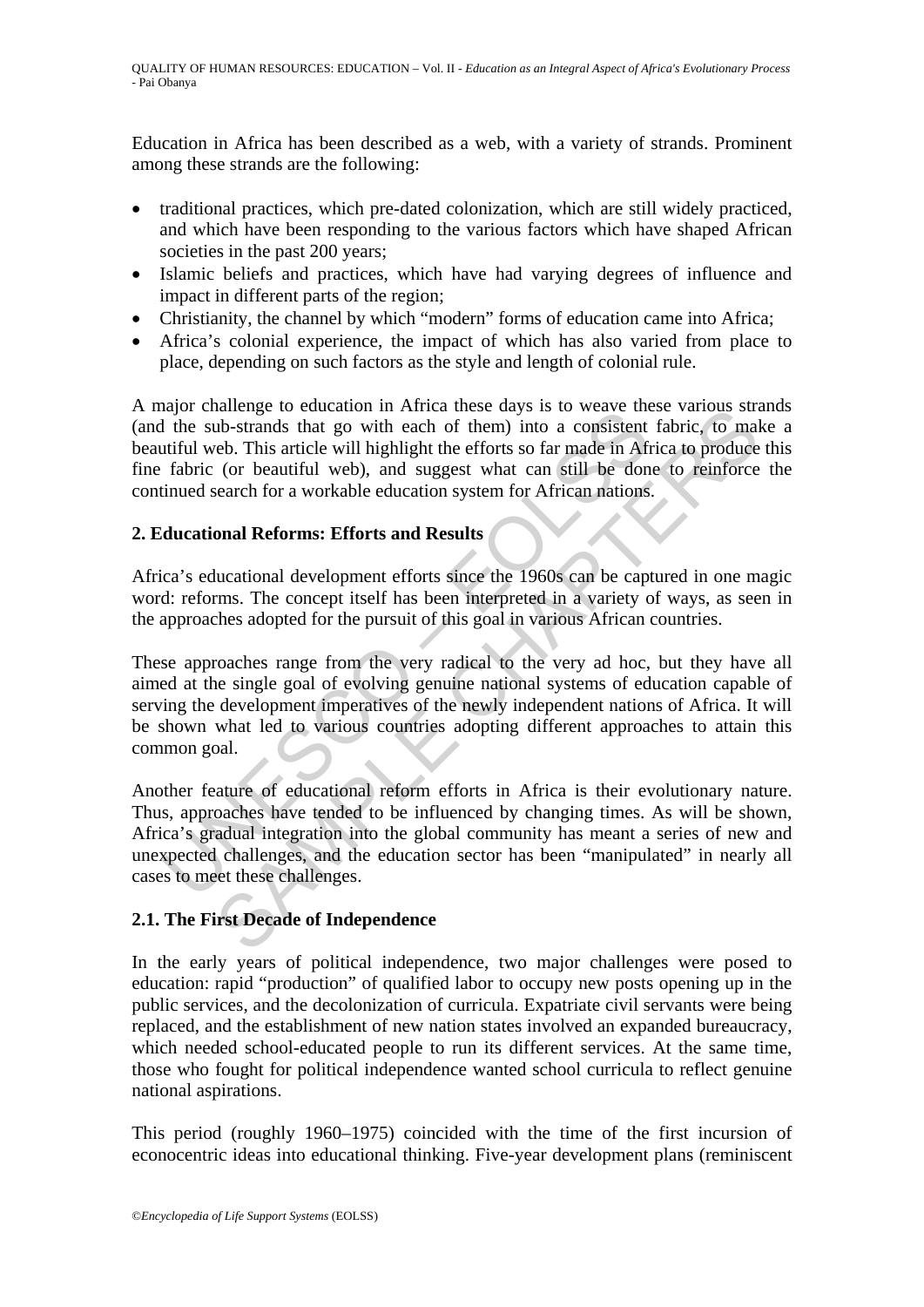of socialist type economic planning) became the vogue. Labor forecasting became the main approach to educational planning and, in the minds of the people, education for employment (in the civil service) became the prevailing dream.

Most countries set up commissions (usually international commissions) to reexamine the inherited colonial educational systems, to produce projections of needs of the public service for various categories of personnel, and to outline how best the educational system could "produce" the required labor within a specified time frame.

This approach had a number of advantages. First, it enabled the new nations of Africa to take a very careful look at education, focusing on its contributions to nation building. Second, it helped to develop some methodological tools (e.g. educational statistics) that have become useful in educational development work. Third, it exposed Africans to the experiences of other regions of the world (since the commissions always had an international membership). Consequently, it exposed Africa's educational issues to the international community, and led to the evolution of a good number of training programs on educational leadership for African nations. Fourth, it set up a chain of action-reaction of continuously questioning the relevance of the educational system, a process that has remained with Africa.

experiences of other regions of the world (since the commission<br>trational membership). Consequently, it exposed Africa's educational community, and led to the evolution of a good nu<br>prams on educational leadership for Afri s of other regions of the world (since the commissions always had membership). Consequently, it exposed Africa's educational issues to all community, and led to the evolution of a good number of train or ducational leaders At the same time, the approach had a number of disadvantages. First, it tended to reduce education to mere schooling. The plans focused on the numbers the school must produce to meet the requirements of the civil service employer. Second, the emphasis on labor "production" tended to treat education as something that takes place in factories. The beneficiaries of education were seen as mere factors of production. There was thus a tendency to neglect the broader goal of education, that of the integral development of the human being. These problems have also remained with African education.



#### **Bibliography**

- - -

Adepoju A., ed. (1993). The Impact of Structural Adjustment on the Population of Africa, 148 pp. London: James Currey. [An analysis of the impact of structural adjustment programs on different social sectors, with pages 6–7 showing the extent to which enrolment in schools and quality of education have fallen in Africa due to cuts in government funding.]

Banya K. (1988). The role of international organizations in aid: a case study of a teacher education programme in Sierra Leone. International Review of Education 34(4), 477–494. [A good illustration of imposed external ideas broadcast as success stories in writings and speeches, but which did not work on the ground because of inappropriate diagnosis and wrong application of unproven theories of development.]